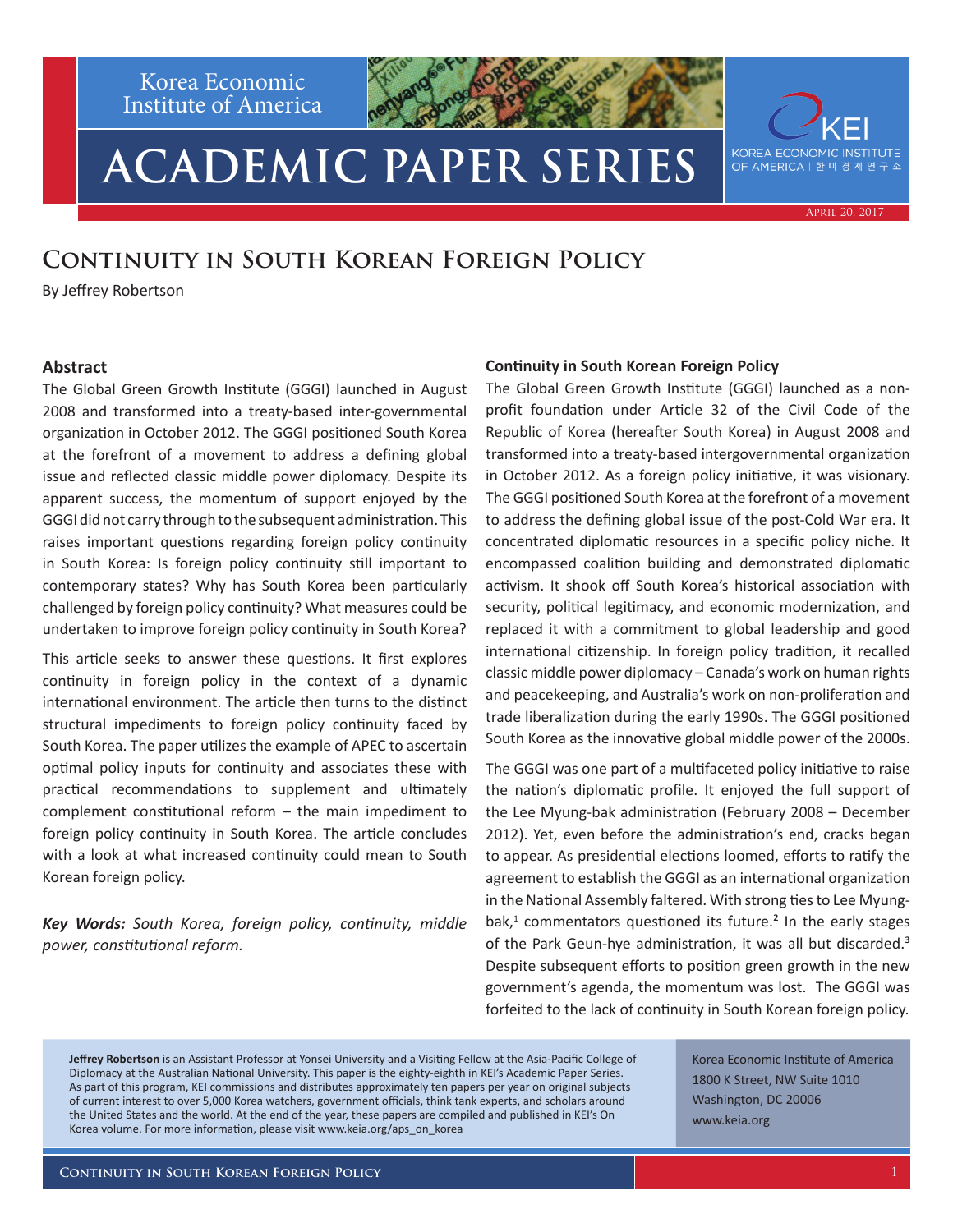

The case of the GGGI is a cautionary tale that turns our attention to questions of continuity in foreign policy: Is foreign policy continuity important to contemporary states? Why has South Korea been particularly challenged by foreign policy continuity? What measures could be undertaken to improve foreign policy continuity in South Korea? This article seeks to answer these questions. It first explores continuity in foreign policy in the context of a dynamic international environment. The article then turns to the distinct structural impediments to foreign policy continuity faced by South Korea. The paper then utilizes the example of APEC to ascertain optimal policy inputs for continuity and associates these with practical recommendations to supplement and ultimately complement constitutional reform – the main impediment to foreign policy continuity in South Korea. The article concludes with a look at what increased continuity could mean to South Korean foreign policy.

#### **Foreign Policy Continuity**

To speak on the importance of continuity in foreign policy seems to be at odds with contemporary sentiment. Across the globe, leaders buoyed on by domestic constituencies are seeking to break with long-standing, sometimes blindly-accepted conventions of the international environment.<sup>5</sup> This is occurring at both the policy and practice levels. Policies, including those relating to security alliances, trade, and the movement of people, which stood throughout the Cold War and into the post-Cold War era, are being questioned.<sup>6</sup> Practices, including those relating to status, hierarchy, secrecy, and sovereignty, which have stood since the transformation from the 'old' to 'new' diplomacy at end of the First World War, are similarly being questioned.<sup>7</sup> Why then should continuity be an issue of concern to a state as young and dynamic as South Korea?

First, foreign policy continuity concerns reputation. States and the individuals that represent them, judge future behavior based on previous behavior,<sup>8</sup> and establish, strengthen and maintain reputation to demonstrate consistency and credibility.<sup>9</sup> A state that consistently demonstrates credibility in its actions finds it easier to signal policy intent, while a state that consistently fails to demonstrate credibility finds it harder to signal policy intent.<sup>10</sup> This applies not only to security interaction $11$  but also other areas of foreign policy interaction.12 Continuity builds and strengthens diplomatic reputation.

Second, continuity in foreign policy concerns policy capacity – the motivation, inspiration, organization, management, funding, and ultimately political momentum to sustain a specific course of action. In order to put their own resources behind a policy, partner states need to be confident that this capacity will continue long enough for a program to succeed or to become self-sustaining. Within the exigencies of domestic political processes, there must be the means to maintain policy capacity, to encourage partners to buy into policy initiatives. Continuity demonstrates the capacity to sustain support for initiatives through to completion.

Third, continuity in foreign policy concerns the perception of the roles played by a state. Roles have a particular impact on the creation of foreign policy. As noted by Thies and Breuning: "Roles… make intuitive sense to policymakers"13 who base individual decisions and actions on their conception of the national role, including "general decisions, commitments, rules and actions suitable to their state, and the functions, if any their state should perform on a continuing basis in the international system."<sup>14</sup> A policymaker's conception of the state and their 'image' of appropriate diplomatic behavior underpins decisionmaking. Over time, decision-makers – such as diplomats, speechwriters, or policymakers – internalize a set of beliefs regarding how they should behave, which serve as a "cultural script" or "blueprint."<sup>15</sup> Continuity reinforces role perceptions and thus increases predictability in diplomatic interaction.

Despite the above, there are no studies that focus specifically on foreign policy continuity. There are a large number of studies that touch upon continuity within the context of change. $16$ However, these studies can be distinguished from the current study. First, these studies generally do not focus on change and continuity of *policy* (courses of action selected from among alternatives to guide and determine decision-making), but rather change and continuity in *tradition* (patterns of thought, action, or behavior transmitted through material objects or cultural constructions through time). Second, these studies generally pay more attention to change than continuity. This reflects the normalization of continuity in states, such as China, Russia, France, India, and other states with long-established foreign policy traditions, as well as the tendency of academic research to be conducted on states with long-established foreign policy traditions. Put another way, the majority of such studies look at changes to long-established traditions rather than continuity and the building of tradition in younger, more dynamic, states.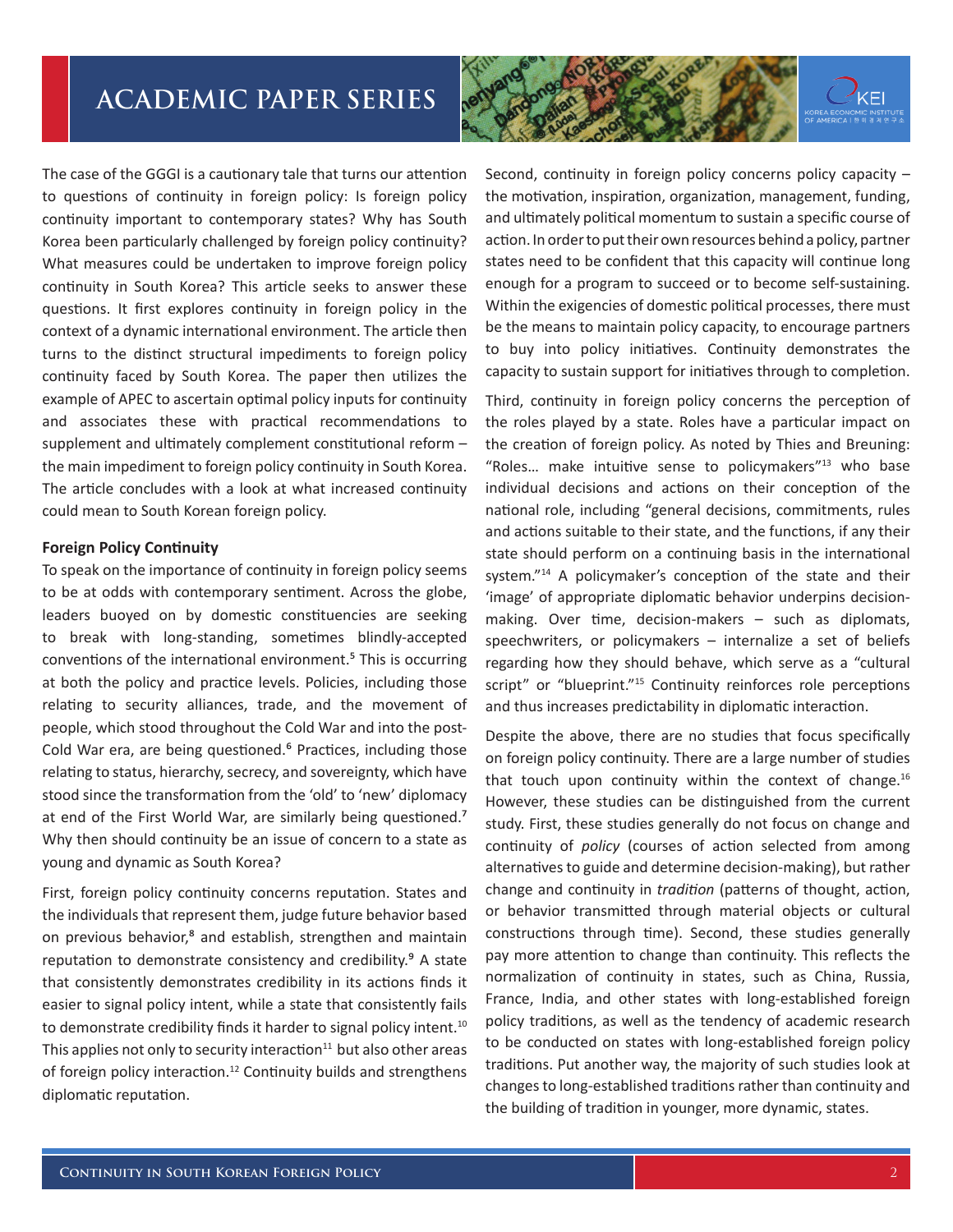### **The Challenges to Foreign Policy Continuity in South Korea**

The lack of continuity in South Korean foreign policy stems from a range of structural impediments, including: single five-year presidential terms; an imbalance in executive/ legislative influence; a weak party system with a preference for differentiation amongst political leaders; and the absence of bipartisanship on core issues. These issues are well recognized as impediments to public administration and governance, but are rarely addressed in the context of foreign policy continuity.<sup>17</sup>

The Constitution of the Republic of Korea was written in the summer of 1987, marking the transition from authoritarian rule to democracy. Since that summer, the constitution has structured "the way in which democracy evolves" and defines "the range of body politics."18 In the aftermath of the democratic transition with popular trust in government at low levels the constitution was a guarded success. It limited the presidency to a single five-year term, provided the legislature with four-year terms and greatly increased its power. Yet, as the democratization period recedes into the more distant past, public demands on the political system have changed. There are calls for both a transformation in political culture and more effective governance  $-$  greater adherence to the spirit of democracy and at the same time capable, efficient, and productive government. It is the latter of these that particularly applies to foreign policy continuity.

The single five-year term combined with the office's overwhelming dominance in foreign policy is an impediment to effective policy. Foreign policy initiatives require more than a single five-year term. They need ongoing active support or at least a willingness to sustain them. Westminster parliamentary systems with a degree of relative political party stability allows countries, such as Australia, Canada, and the United Kingdom, to maintain a greater degree of continuity. Presidential systems with a degree of relative political party stability and more than a single term allow countries, such as the United States, a greater amount of time to consolidate initiatives before changeover. The single fiveyear term and the overwhelming dominance of the presidential office in foreign policy means that a new administration must implement its program in a timeframe that is not conducive to either domestic administration or international diplomacy.

On coming to power, a new administration routinely makes new political appointments to key positions and establishes new programs. This means there is at least a six to twelve-month settling in period during which the bureaucracy is less effective.



**" On each change of administration successful initiatives were lost to policy differentiation"**

Reflecting the above, a new administration effectively has four years to implement its key diplomatic initiatives. The nature of international diplomacy means that only in rare cases when circumstances are conducive will there be enough time to even commence a new diplomatic initiative. Election periods in partner states, routine pre-scheduled diplomatic events, unexpected international crises, and the ever-recurring unexpected crises with North Korea, mean that within a four-year period there is little time to effectively concentrate resources to make progress on key diplomatic initiatives. Consider the Park Geunhye administration: On coming to power in February 2013, the Park administration implemented fundamental administrative changes affecting MOFA and MOTIE. At the same time, it had to deal with the response to a North Korean nuclear test undertaken two weeks earlier. During 2013, it also had to deal with a distracted United States as attention turned inwards to prevent a government shutdown, a worsening crisis in Syria attracting global attention, and to end the year, a unilateral announcement by China on the establishment of an Air Defense Identification Zone (ADIZ) in the East China Sea covering South Korean claimed territory, and the announcement of China's own key diplomatic initiative, the One Belt, One Road initiative. It's fair to say the Park administration's diplomatic initiatives – Trustpolitik, Northeast Asia Peace and Cooperation Initiative (NAPCI), and the Eurasia Initiative – faced an uphill battle from the start.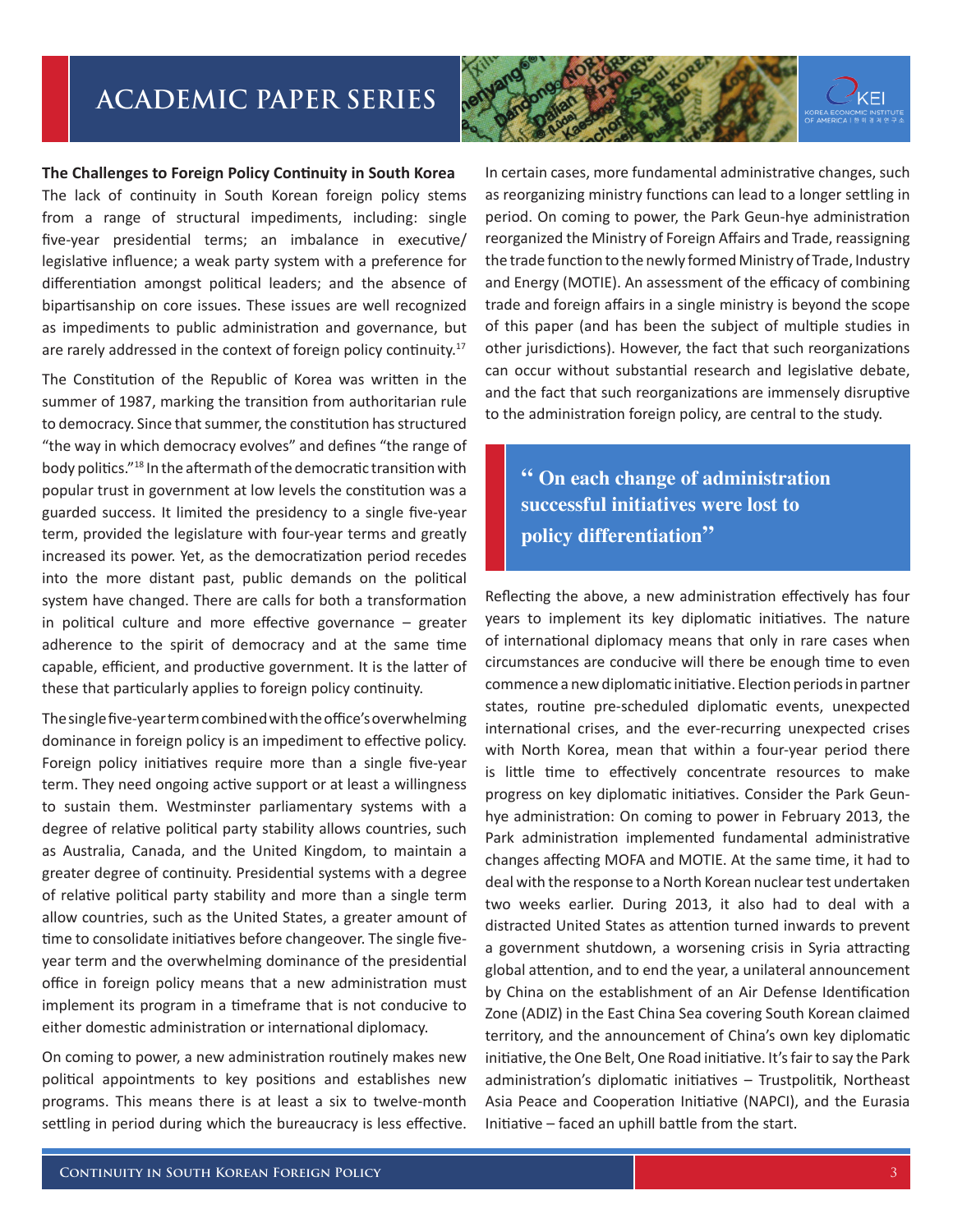

In addition to the single five-year term and the president's overwhelming dominance in foreign policy, there is also a strong tendency for leaders to pursue rampant policy differentiation. South Korean presidential administrations seek to put a stamp of ownership on the policy space they inherit. Sometimes, only the labels change. South Korea's relations with the Central Asian region serve as an example. Under Roh Moo-hyun, Korea launched the "Comprehensive Central Asia Initiative," which under Lee Myung-bak became the "New Asia Initiative," and under Park Geun-hye transformed into the "Eurasia Initiative." Each reincarnation acted only as a façade to strengthening bilateral relations with countries sharing a high degree of trade complementarity with Korea. However, sometimes more than the labels change. Each administration has a core platform from which it seeks to coordinate a range of smaller initiatives – Kim Dae-jung promoted the Sunshine Policy and Information and Communications Technology (ICT); Roh Moo-hyun promoted a continuation of the Sunshine Policy and biotech; Lee Myungbak promoted green growth and sustainable development – and the Park administration trumpeted the creative economy. On each change of administration successful initiatives were lost to policy differentiation.

These structural weaknesses mean foreign policy becomes overly politicized with short-term advantage superseding longterm planning. The simplest solution is also the most difficult to achieve in political terms. Constitutional reform to provide for two consecutive terms, strengthen the legislative branch (without further hindering legislative effectiveness), and to invigorate and strengthen the party system, would have an immediate impact on foreign policy continuity. However, despite recent debate and increasing public support, constitutional reform remains a political minefield. This begs the question, what measures outside of constitutional reform strengthen foreign policy continuity?

#### **Measures Sustaining Foreign Policy Continuity**

Australian diplomacy during the late 1980s to the late 1990s is generally agreed to be the height of Australia's pursuit of active middle power diplomacy. The period is marked by the formation of the Cairns Group; the Government-Industry Conference Against Chemical Weapons and the Australia Group; the United Nations Cambodian Peace Process; the International Commission on Intervention and State Sovereignty (ICISS) and the establishment of the Asia Pacific Economic Cooperation

(APEC) initiative. APEC in particular is an exemplary case study of middle power diplomacy. It has continued as an ongoing initiative through successive governments, despite substantially different security, political, economic, and developmental priorities. APEC serves as a yard stick to determine inputs to policy that contribute to continuity.

In early 1988, the Australian Department of Foreign Affairs and Trade (DFAT) began internal discussions on developments within the region, including the growth of Newly Industrialized Economies (NIEs), a renewed focus on free trade agreements, and a growing push for East Asian regionalism.<sup>19</sup> Australian concern regarding potential exclusion from European, North American, and East Asian regionalism was growing. It feared being left out of exclusive regional economic blocs in East Asia and North America, as had occurred with Britain's entry into the European Common Market.<sup>20</sup> Australia had few options. In August 1988, DFAT submitted a minute to the Foreign Minister detailing a number of initiatives the department was running. $21$ One of these was ongoing consultations on the potential to push policy interests through the Pacific Economic Cooperation Council (PECC), a small network of policy elites established with the support of Japan in the late 1960s. The particularly close nexus between the academic and policy communities in Canberra meant that concerns regarding the informality and lack of coordination of PECC segued into serious consideration to formalize and take government responsibility for regional economic cooperation. Importantly, the original PECC tripartite organizational structure involving government, business, and academics remained.<sup>22</sup>

On 30 January 1989, Australian Prime Minister Bob Hawke discussed the proposal for the formalization of PECC with South Korean President Roh Tae-woo. The day after, in a speech to the Korean Business Association, the Prime Minister argued for "a more formal intergovernmental vehicle of regional cooperation."23 The speech marked the beginning of a major diplomatic initiative that saw the prime minister's special envoy, senior diplomat Richard Woolcott, travel across the region, including the ASEAN states, Japan, South Korea, and New Zealand to secure support for a ministerial level meeting on the proposal, and to canvass preferences on membership, agendas, support, and connections to existing organizations.<sup>24</sup> As the diplomatic campaign launched, the Australian Parliament's Information and Research Service began to respond to requests by parliamentarians on the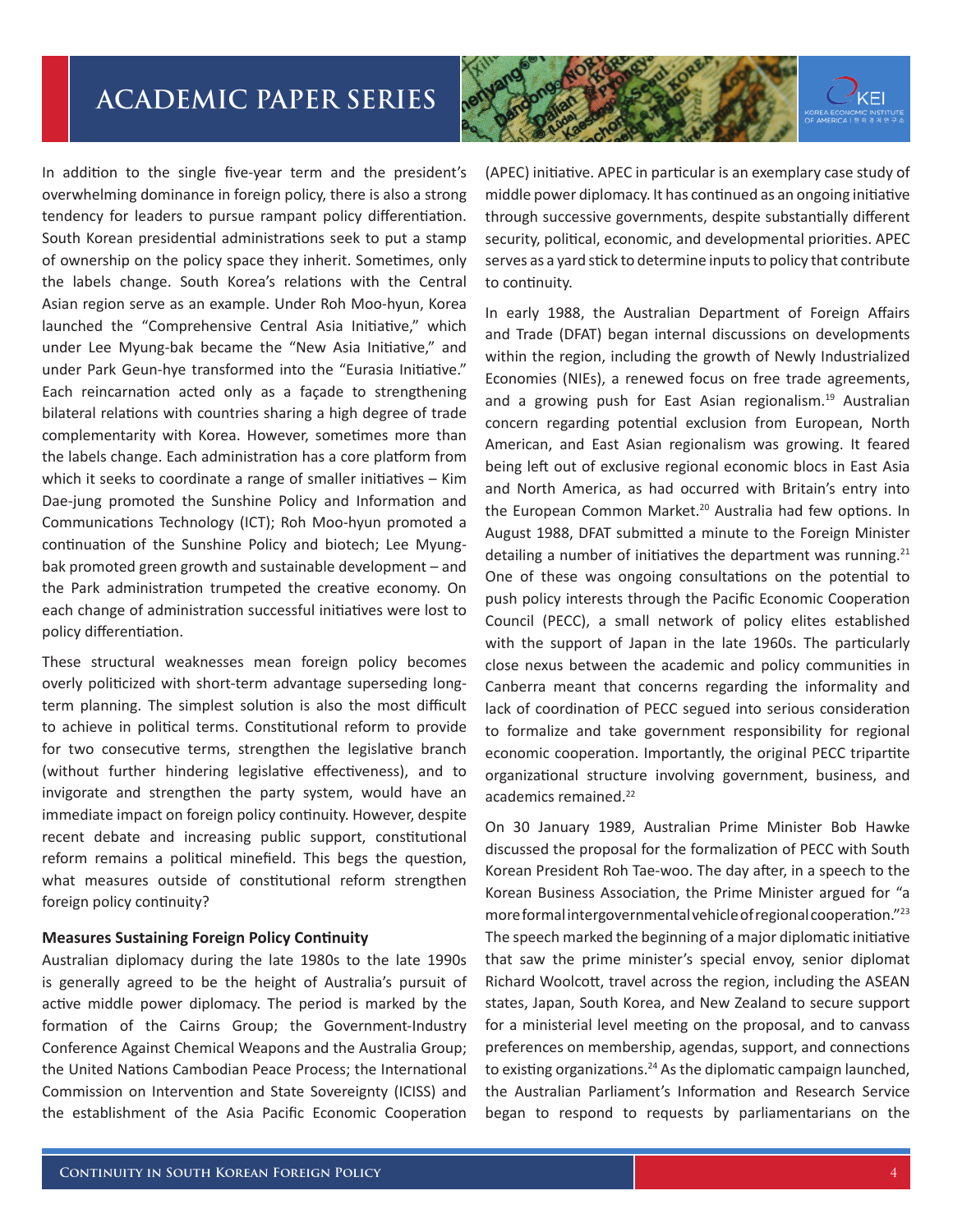

subject.25 Reports and briefs indicated a high-level of knowledge regarding the proposed initiative as an option to address the challenges. In November 1989, economic and foreign ministers of Indonesia, Thailand, Singapore, Malaysia, Brunei, the Philippines, Japan, South Korea, Canada, New Zealand, and the United States met in Canberra. APEC was born.

APEC is a unique case. In November 2016, APEC marked its 28th economic leaders' meeting in Peru. In the context of continuity, it approaches a Weberian ideal type – a logically constructed abstraction used to highlight, explain, contrast, and compare specific phenomenon. In Australia, the APEC initiative has sustained continuous support, despite the two mainstream parties having widely different views on multilateralism.<sup>26</sup> What does APEC tell us about foreign policy continuity?

First, foreign policy continuity is strengthened by the bureaucracy investing in an initiative. Rather than a top-down imposition of an idea, APEC was the result of bottom-up filtering of ideas.<sup>27</sup> When the bureaucracy has the ability to initiate, prepare, lead, and implement an initiative, it assumes a degree of responsibility for its continuity. The bureaucracy does not associate the initiative with the government of the day, but rather with organizational and personal accomplishment. Foreign policy is always decided by the executive, but is also interpreted and shaped by the bureaucracy. Bureaucracies by their nature are rational, efficient, and objective-oriented institutions. Their specialist nature means that they are inherently predisposed to continuity as a means to increase predictability. The value of an empowered bureaucracy goes beyond policy implementation to policy creation and development. An empowered bureaucracy can advise and most importantly, advise against, policy decisions of the executive, thus tempering and moderating more rampant political excesses. Essentially, an initiative becomes de-politicized and at the same time bureaucratized.

In the context of South Korea, strengthening the independent policy capacity of the bureaucracy would require implementing measures to depoliticize the civil service. This could be achieved through exempting government policy think-tanks from political appointments on administration changeovers and providing further training to lower and mid-level staff in policy creation. While understandably the most difficult, promoting an organizational culture that encourages innovation and new ideas is essential. The Australian DFAT InnovationXChange program serves as an ideal example.<sup>28</sup>

Second, foreign policy continuity is strengthened when the domestic constituency invests in an initiative. APEC and its forerunner PECC were the genesis of tripartite network of government, business and academic elite.<sup>29</sup> Support filtered across these networks to reach domestic constituencies even before the government sought to formalize the initiative. When the domestic constituency has the ability to directly influence an initiative, it assumes a degree of responsibility for its continuity. The initiative is not associated with a specific party, political movement, event, or personality, but rather with an idea.

In the context of South Korea, a significant missing link between the government of the day and the domestic constituency is the lack of an informed organization perceived to be neutral and independent. There is no better example than the Council on Foreign Relations (CFR). After an inadequate performance in the 1919 Paris Peace Conference negotiations, in 1921 a group of diplomats, financiers, scholars, and lawyers formed the CFR to ensure the United States was better prepared for decisionmaking in world affairs. Much like think-tanks, it informs public debate, directly engages decision-makers, and serves as a ready source of specialist insight. Distinct from think-tanks, it derives no commercial, government, or political patronage. Creating such an independent, nongovernmental, nonprofit, and nonpartisan think-tank, above the political fray, would ensure long-term national interests are put above political interests in what would be the nation's premier source of foreign policy research and analysis. The Australian establishment of the Australian Strategic Policy Institute (ASPI), established for similar reasons, serves as an ideal recent example.<sup>30</sup>

Third, foreign policy continuity is strengthened by the legislature investing in an initiative. The Australian Parliamentary Library and the Australian Parliament's Joint Standing Committee on Foreign Affairs, Defence and Trade (JSCFADT) published records demonstrate the high-level of information, research, and analysis provided to Members of Parliament, Senators, and Parliamentary Committees. The legislature was well-informed, provided with the ability to adequately research, recommend, initiate, and review policy. The legislature therefore assumed a degree of responsibility for the continuity of the initiative.

In the context of South Korea, strengthening the National Assembly Research Service (NARS) and the secretariat of the National Assembly's Foreign Affairs and Unification Committee would enable National Assembly members to be provided a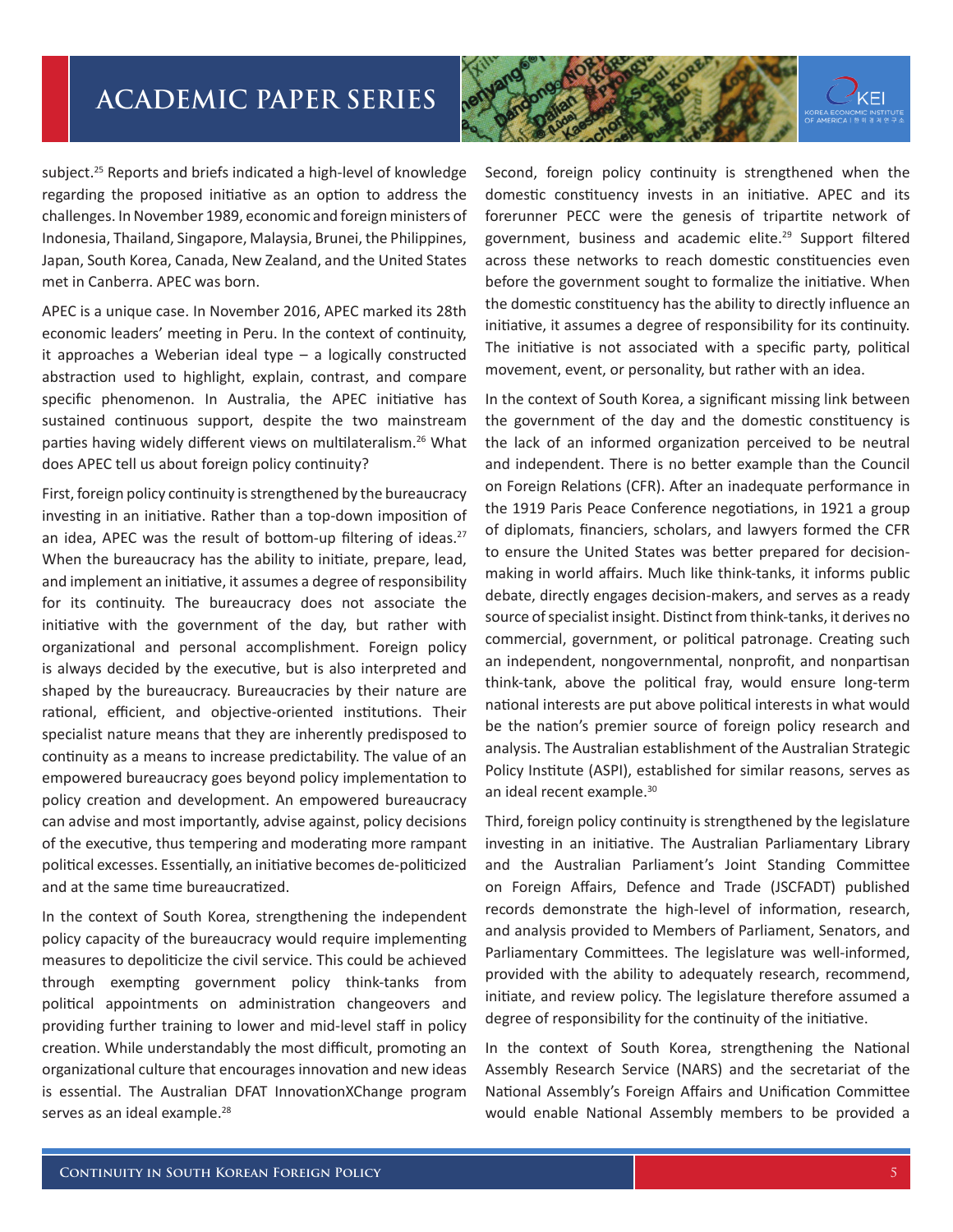

similarly high level of information, research, and analysis. The Parliamentary Library of the Australian Parliament is a good example. It provides confidential, authoritative, objective, and nonpartisan advice to Members of Parliament, Senators, and Parliamentary Committees. The Foreign Affairs, Defence and Security (FADS) section has highly skilled foreign policy researchers who, through their constant interaction with decision-makers – sometimes over decades – hold a degree of institutional knowledge unmatched outside of parliament. The Parliamentary Library thus balances the commercial, government, or political prerogatives of external providers of policy advice. Most importantly, it provides a degree of continuity in the legislative capacity to investigate, assess, and evaluate foreign policy.

#### **Benefits of Improving Foreign Policy Continuity**

The measures above would not only address continuity but also other foreign policy challenges emanating from the nation's policy machinery – including reducing public perceptions of presidential excess, encouraging innovation and change in the foreign policy bureaucracy, and strengthening public consensus on the national role.

The reason for the next president's early entry into the presidential Blue House is public frustration with what's been labelled 'imperial presidency.' In South Korea, the president has always been dominant in foreign policy, with the influence of the National Assembly, the bureaucracy, and ultimately the public, severely limited. The Park administration reflected the trend in many states towards greater executive control over foreign policy. But reflecting South Korea's modern history, and the association of Park with her father's authoritarian rule, greater executive control over foreign policy was always going to be a challenge.

As noted, on coming to power, the Park administration reorganized the foreign policy bureaucracy, removing the trade portfolio from foreign affairs and placing it with industry and energy. While in South Korea it is the president's prerogative to reorganize the bureaucracy, doing so without discussion, debate or even a detailed rationale, seemed to signal what was to come. The negotiation of the 2015 "final and irreversible" agreement on "comfort women" with Japan, divided the public. The decision to deploy the Terminal High-Altitude Area Defense (THAAD) system in South Korea sealed public perceptions. The policies were not necessarily bad or poorly planned, but the lack of consultation appeared to many as evidence of an "imperial presidency."

Strengthening the National Assembly's capacity to address foreign policy issues, such as through better resourcing for the secretariat of the National Assembly's Foreign Affairs and Unification Committee and the National Assembly Research Service (NARS), empowers the bureaucracy to better express opinions and thus reduce presidential excesses in policy. Leaders need frank and fearless policy advice. At the same time, senior staff need to know that providing sometimes unwanted or unappreciated advice will not negatively affect their career. Encouraging foreign ministry career officers to express opinions and reducing political appointments allows frank and fearless policy advice rather than encouragement or facilitation of political excesses.

The measures above would also potentially encourage innovation and change within the nation's foreign policy machinery. We are in a unique historical period during which both the policies and practices of diplomacy are being questioned. Policies, including long-standing conventions on security alliances, trade, and the movement of people, which stood throughout the Cold War and into the post-Cold War era, are in question. Practices, including those relating to status, hierarchy, secrecy, and sovereignty, which have stood since the transformation from the "old" to "new" diplomacy at the end of the First World War, are similarly being questioned.

South Korea is in a particularly difficult position with a bureaucratic culture that emphasizes seniority and stability over success and achievement. This has led to a conservative, risk averse ministry unable to rapidly respond to change. A good example is the use of social media, such as Twitter and Facebook. Social media requires a willingness to give greater responsibility to officers outside of the public affairs section, take risk and accept that mistakes will be made. Individual South Korean diplomats are not prolific users of Twitter or Facebook. Diplomats are afraid of making mistakes and see social media as risky. The risk averse nature of the ministry means South Korea is losing to competitors, such as the United Kingdom, Australia, the Netherlands or Sweden who have not only accepted risk and mistakes, but have prepared strategic plans encouraging them.

Foreign ministries are notoriously conservative institutions, but evidence, such as the Netherlands appointment of the Advisory Committee on Modernising the Diplomatic Service, the U.S. State Department's appointment of a Representative to Silicon Valley, or the Australian InnovationXChange program show that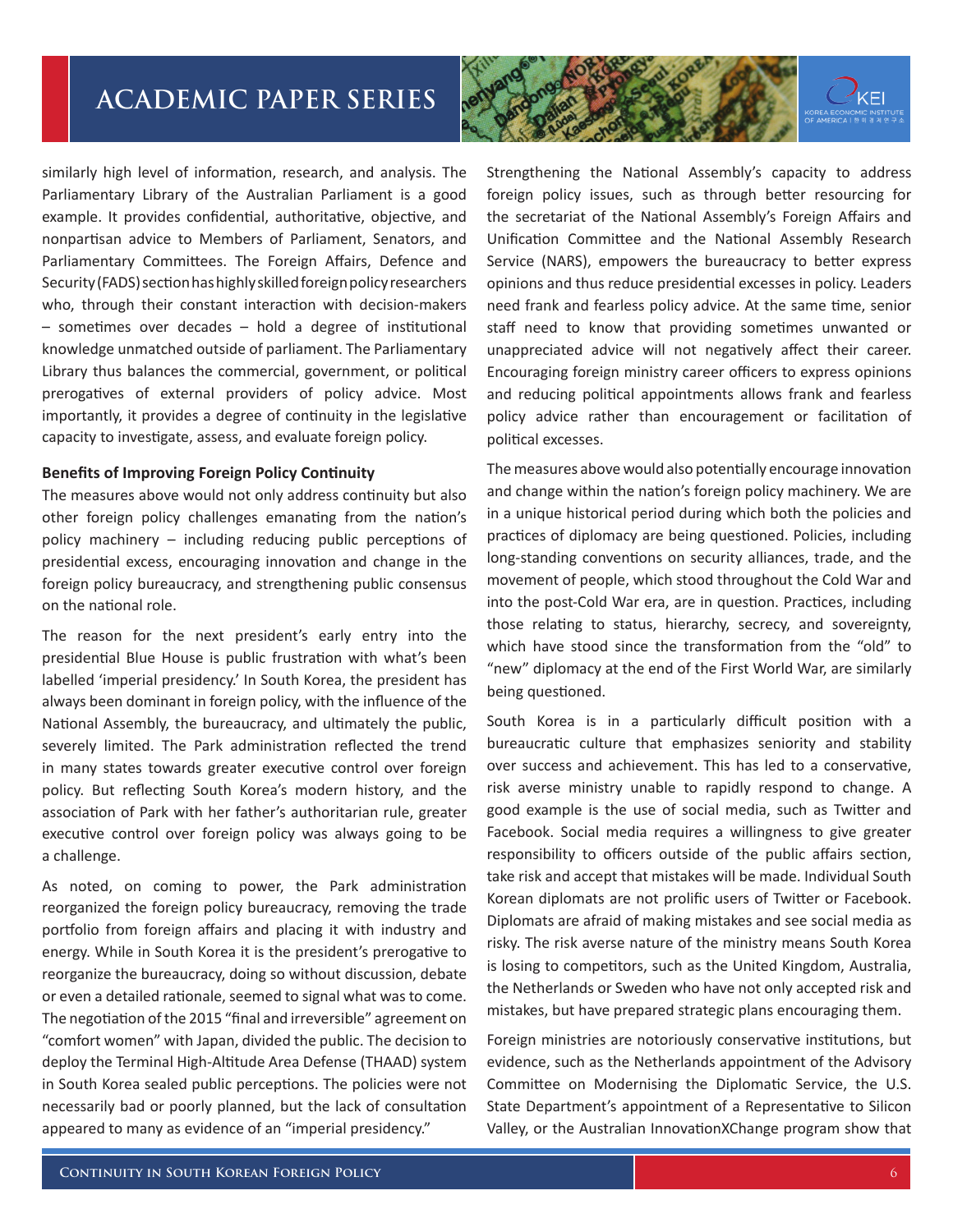

innovation and change is possible. Encouraging leadership, collaboration, openness, and innovation are essential to a foreign ministry that must adapt to dynamic change in policy and practices.

Finally, the measures above would also serve to strengthen public consensus on South Korea's national role. South Korea, like all states, fulfills multiple national roles. The most prominent national role over the last four administrations has been the conceptualization of South Korea as a middle power. While there is no agreement on what constitutes a middle power, $31$  for the last ten years there has been a growing consensus that South Korea's national role has evolved to conform to most interpretations of what constitutes a middle power.<sup>32</sup>

While the Kim Dae-jung, Roh Moo-hyun and Lee Myung-bak administrations have been widely described as demonstrating middle power diplomacy, the Park Geun-hye administration was the first to actively promote middle power diplomacy as a national strategy. Middle powers are important to global governance as entrepreneurs, initiators, facilitators, and balancers. Characteristic middle power behavior includes preferences for activist and innovative policy approaches; coalition building, particularly through multilateral engagement; the concentration of policy capital in niche areas with the highest potential for success; and the promotion of policy as "good international citizenship."33 Strengthening bureaucratic, domestic constituency, and legislative investment in policy would not only improve foreign policy continuity but also strengthen public consensus on South Korea's national role as a middle power.

### **An Unprecedented Opportunity to Address Foreign Policy Continuity**

Addressing the problem of foreign policy continuity must be a priority for the next South Korean administration. Commentators will inevitably put forward a number of priorities. "Fix the relationship with China," "strengthen relations with the U.S.," or "improve relations with Japan" – a standard set of suggestions, which have been routinely churned out a month before every South Korean presidential election since the end of the Cold War. But the most important priorities do not concern THAAD, the U.S. alliance, or Japanese territorial claims, but rather the nation's policy machinery. The most important priority for the

next South Korean president will be to address the challenges of continuity in foreign policy.

It pays to let creativity, imagination, and even fiction into the policy process.34 Imagination, wrapped in authoritarian or populist implementation, played a central role in South Korea's development. The New Village movement, the Heavy and Chemical Industry (HCI), or the Sunshine Policy serve as prime examples. Had South Korea continued full support of the GGGI and associated green growth initiatives, where would the nation stand today?

Green growth is about addressing the two challenges of expanding global economic growth and ensuring environmental sustainability. As noted by the OECD, green growth concerns "fostering economic growth and development while ensuring that natural assets continue to provide the resources and environmental services on which our well-being relies."35 In a rapidly changing world, this is the biggest challenge humanity faces. Arguably, this is a challenge more significant than nuclear non-proliferation, trade liberalization, human rights, peacekeeping, and other challenges that were addressed by middle powers in the 1990s.

If South Korea had continued full support of the GGGI and associated green growth initiatives the nation would be in a different place. It would have confirmed South Korea's ability to use new and creative diplomatic approaches; secured its position as a state able to host and transform institutions; demonstrated its capacity to facilitate coalitions between likeminded states; and confirmed its ability to mediate between developing and economically developed states. A fully supported and strengthened GGGI would have positioned South Korea as an innovator, entrepreneur, facilitator, and mediator in global governance. For South Korea to maximize its benefit from investment in costly diplomatic initiatives, the nation requires foreign policy continuity.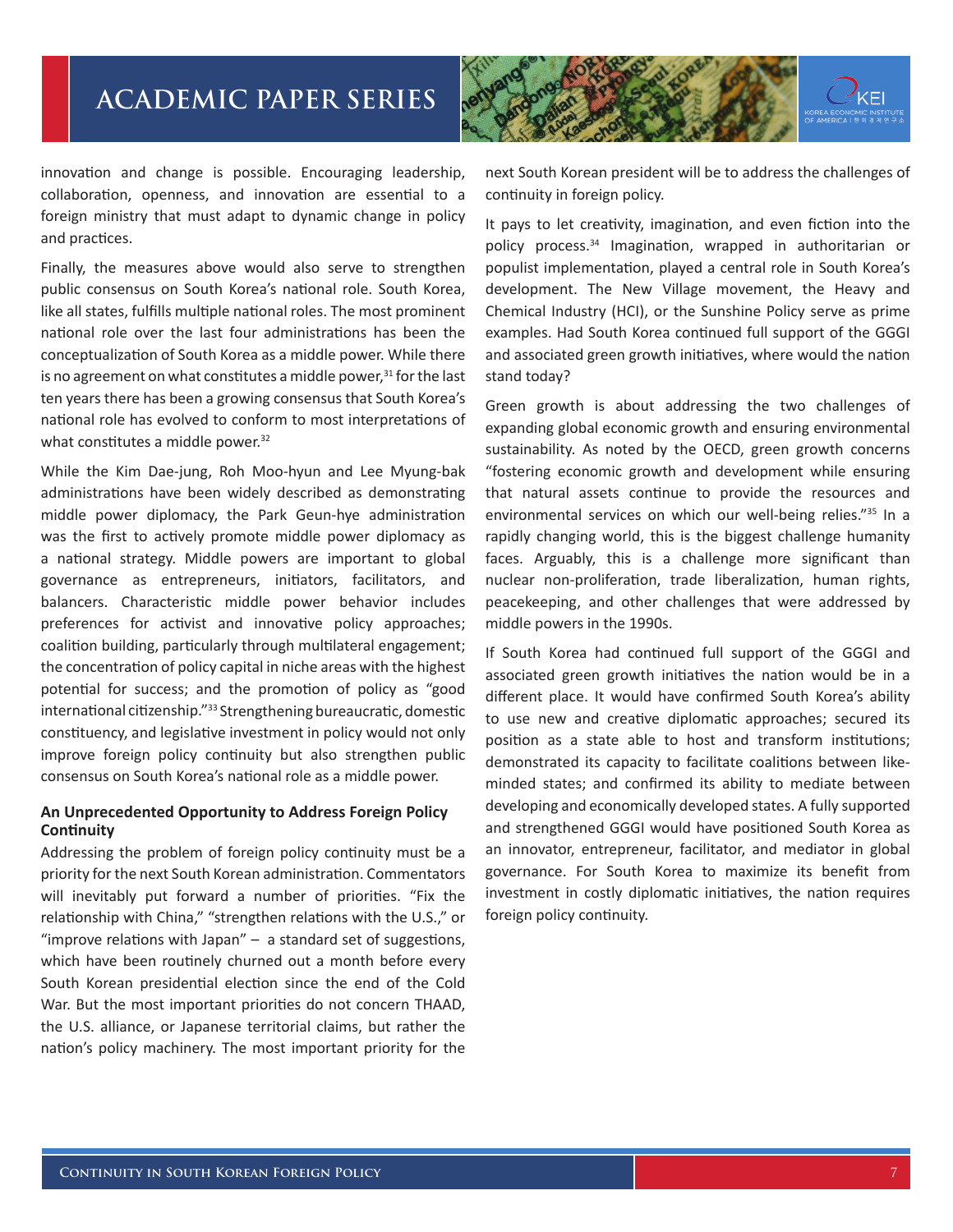

#### Endnotes

1 Anonymous, "Green Growth Drive on Hold," *Korea Times*, November 16, 2012, http://www.koreatimes.co.kr/www/opinion/2017/03/202\_124875.html; Ji Soo Kim, "Green Growth - President Lee's Signature Feat," Korea Times, February 22, 2013, http://www.koreatimes.co.kr/www/nation/2017/03/113\_130978.html.

- 2 Jill O'Donnell, "The Global Green Growth Institute: On a Mission to Prove Green Growth," *Council on Foreign Relations*, November 2012, http://www.cfr.org/southkorea/global-green-growth-institute-mission-prove-green-growth/p29398; Scott Snyder, "Asia Unbound: Assessing the Global Green Growth Institute (GGGI) and the Sustainability of South Korea's Contribution," *Council on Foreign Relations - Asia Unbound*, November 6, 2012, http://blogs.cfr.org/asia/2012/11/06/assessing-the-globalgreen-growth-institute-gggi-and-the-sustainability-of-south-koreas-contribution/; Heejin Han, "Korea's Pursuit of Low-Carbon Green Growth: A Middle-Power State's Dream of Becoming a Green Pioneer," *The Pacific Review* 28, no. 5 (October 20, 2015): 747.
- <sup>3</sup> Seungjoo Lee, "Policy Recommendation for South Korea's Middle Power Diplomacy: Development Cooperation," Working Paper, EAI Middle Power Diplomacy Initiative (Seoul: East Asia Institute, February 2015), 5, http://eai.or.kr/data/bbs/eng\_report/2015030415405031.pdf; Se-Jong Kim, "Event to Remind Korea of Green Growth Commitment," *Korea Times*, April 15, 2016, http://www.koreatimes.co.kr/www/nation/2017/03/113\_202689.html.
- 4 Korea Development Institute, Interviews at the Korea Development Institute, June 2016.
- 5 Jeffrey Bader, "Trump, Taiwan, and a Break in a Long Tradition," Blog, *Brookings Institution* (December 3, 2016), https://www.brookings.edu/blog/order-fromchaos/2016/12/03/trump-taiwan-and-a-break-in-a-long-tradition/; Scott Horsley, "Trump's Inaugural Address Suggests Break With Foreign Policy Tradition," *NPR*, January 23, 2017, http://www.npr.org/2017/01/23/511267252/trumps-inaugural-address-suggests-break-with-foreign-policy-tradition.
- 6 Max Boot and Jeane Kirkpatrick, "Will Trump Be the End of the Pax Americana?," *Council on Foreign Relations*, January 22, 2017, http://www.cfr.org/presidents-and-chiefs of-state/trump-end-pax-americana/p38713.
- 7 Jess Pilegaard, "Virtually Virtual? The New Frontiers of Diplomacy," *The Hague Journal of Diplomacy* 11, no. 4 (August 8, 2016): 2–8, doi:10.1163/1871191X-12341356.
- <sup>8</sup>Alex Weisiger and Keren Yarhi-Milo, "Revisiting Reputation: How Past Actions Matter in International Politics," *International Organization* 69, no. 2 (2015): 475–76.
- <sup>9</sup> Mark J.C. Crescenzi et al., "Reliability, Reputation, and Alliance Formation," International Studies Quarterly 56, no. 2 (June 2012): 259-74; Allan Dafoe, Jonathan Renshon, and Paul Huth, "Reputation and Status as Motives for War," *Annual Review of Political Science* 17, no. 1 (May 11, 2014): 371–93.
- <sup>10</sup> A. Guisinger and A. Smith, "Honest Threats: The Interaction of Reputation and Political Institutions in International Crises," Journal of Conflict Resolution 46, no. 2 (April 1, 2002): 179; Anne E. Sartori, "The Might of the Pen: A Reputational Theory of Communication in International Disputes," *International Organization* 56, no. 1 (February 1, 2002): 140–41.
- <sup>11</sup> Crescenzi et al., "Reliability, Reputation, and Alliance Formation"; Dafoe, Renshon, and Huth, "Reputation and Status as Motives for War."
- <sup>12</sup> Lana Wylie, "Valuing Reputation and Prestige: Canadian Foreign Policy and the International Criminal Court," American Review of Canadian Studies 39, no. 2 (June 4, 2009): 112–30; Dana Zartner and Jennifer Ramos, "Human Rights as Reputation Builder: Compliance with the Convention Against Torture," *Human Rights Review* 12, no. 1 (March 2011): 71–92; Dan Halvorson, "Reputation and Responsibility in Australia's 2003 Intervention in the Solomon Islands," *Australian Journal of International Affairs*  67, no. 4 (August 2013): 439–55.
- 13 Cameron G. Thies and Marijke Breuning, "Integrating Foreign Policy Analysis and International Relations through Role Theory: Integrating FPA and IR," *Foreign Policy Analysis* 8, no. 1 (January 2012): 3.
- 14 Kal Holsti, "National Role Conceptions in the Study of Foreign Policy," *International Studies Quarterly* 14, no. 3 (September 1970): 245–47.
- 15 George Ritzer and J. Michael Ryan, *The Concise Encyclopedia of Sociology* (Chichester: Wiley-Blackwell, 2011), 652.
- <sup>16</sup> I. S. Ivanov, The New Russian Diplomacy (Washington, D.C: Nixon Center : Brookings Institution Press, 2002); Andrew C. Kuchins and Igor A. Zevelev, "Russian Foreign Policy: Continuity in Change," *The Washington Quarterly* 35, no. 1 (February 2012): 147–61; Andrei P. Tsygankov, *Russia's Foreign Policy: Change and Continuity in National Identity*, Third edition (Lanham, Maryland: Rowman & Littlefield Publishers, 2013); Daniela Huber, "Obama, the Arab Spring and US Foreign Policy in the Middle East. Change or Continuity?," *The International Spectator* 49, no. 1 (January 2, 2014): 149–51; Tiang Boon Hoo, *Chinese Foreign Policy under Xi*, 2017, http://search. ebscohost.com/login.aspx?direct=true&scope=site&db=nlebk&db=nlabk&AN=1470144; Aseema Sinha, "Understanding Change and Continuity in India's Foreign Policy," *International Affairs* 93, no. 1 (January 1, 2017): 189–98.
- 17 Youngmi Kim, "Confucianism and Coalition Politics: Is Political Behavior in South Korea Irrational?," *Journal of Northeast Asian History* 9, no. 2 (Winter 2012): 5–32; Auriel Croissant, "Electoral Politics in South Korea," in *Electoral Politics in Southeast & East Asia* (Singapore: Friedrich Ebert Stiftung, 2002); Myung-Lim Park, "Original Peculiarities of Constitution and Democracy in Korea," *Korea Observer* 41, no. 2 (Summer 2010): 221–46; Youngmi Kim, *The Politics of Coalition in Korea: Between Institutions and Culture*, Routledge Advances in Korean Studies 23 (New York: Routledge, 2011); Tobin Im, "Bureaucracy in Three Different Worlds: The Assumptions of Failed Public Sector Reforms in Korea," *Public Organization Review* 14, no. 4 (December 2014): 577–96; S.-H. Park and M. Wilding, "The Politics of Government Reform in Korea: From Tripartite to Bipartite Politicization," *Administration & Society* 48, no. 9 (November 1, 2016): 1059–84

<sup>18</sup> Jung-Kwan Cho, "The Politics of Constitution-Making During the 1987 Democratic Transition in South Korea," Korea Observer 35, no. 2 (Summer 2004): 172.

- <sup>19</sup> David Goldsworthy, Peter Edwards, and Australia, eds., *Facing North: A Century of Australian Engagement with Asia* (Canberra: Carlton South, Vic: Dept. of Foreign Affairs and Trade ; Melbourne University Press, 2001), 20–21.
- <sup>20</sup> Derek McDougall, Australian Foreign Relations: Contemporary Perspectives (South Melbourne, Australia: Longman, 1998), 12.
- 21 Goldsworthy, Edwards, and Australia, *Facing North*, 21.
- <sup>22</sup> Gareth J. Evans and Bruce Grant, Australia's Foreign Relations in the World of the 1990s, vol. 2nd (Carlton, Vic.: Melbourne University Press, 1995), 130.
- <sup>23</sup> Bob Hawke, "Regional Cooperation: Challenges for Korea and Australia" (Speech, Korean Business Associations, Seoul, January 31, 1989), http://pmtranscripts.pmc.gov. au/release/transcript-7475.
- 24 Goldsworthy, Edwards, and Australia, *Facing North*, 24.